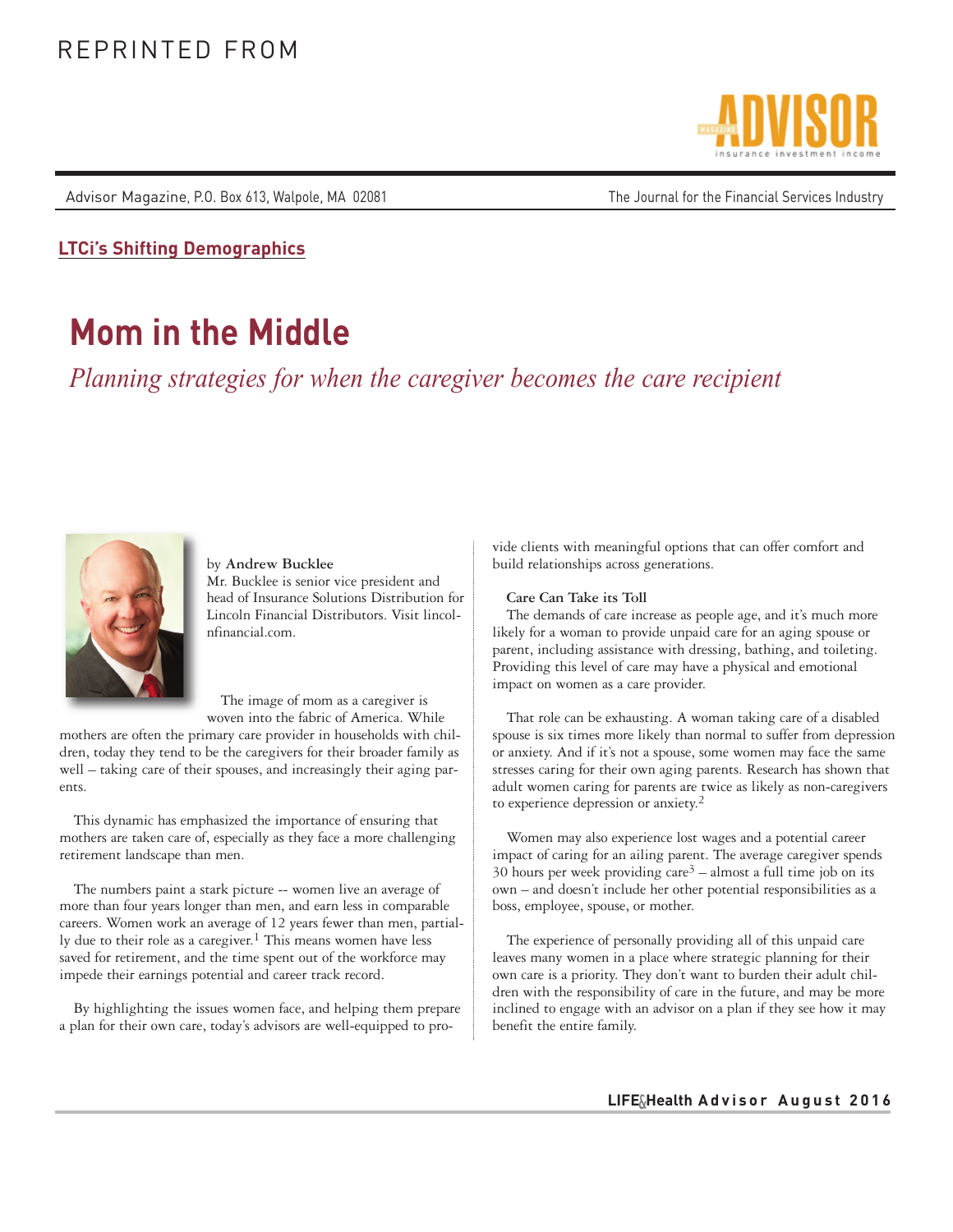## **Understanding Wants and Needs**

It's important for advisors to sit with clients and families to understand their priorities in planning for potential long term care. As frequent caregivers, a common response from women clients is that they don't want to be a burden on their own children. They want to maintain their dignity and their freedom.

A top priority for many women is to stay in their own home as long as possible; the recent Home Equity and Retirement Income Planning survey found that 83 percent of the respondents do not want to relocate in retirement.<sup>4</sup>

*The demands of care increase as people age, and it's much more likely for a woman to provide unpaid care for an aging spouse or parent*

Knowing this, today's advisors are in a position to help female clients craft a plan for a future that allows them freedom, and helps family to stay care managers, not care givers. There is a spectrum of solutions available to clients to prepare for long-term care costs, and understanding the client's priorities will help guide advisors. If leaving a legacy is the top priority, then a life insurance policy with long-term care riders might be a good option, or if long-term care is the largest concern, then a hybrid product that includes life insurance and potential return-of-premium options with multiplied longterm care dollars might make more sense.

#### **Long-term Care as an Option**

An unfortunate consequence of longevity is that many women will eventually need long-term care assistance, and often without the help of a spouse to help keep them living independently. Almost half of the women in the United States over 65 years old are widows. And about 7 in 10 of these women live alone.5

If a care event does occur, the burden of care may fall to family. Depending on the state, in-home care can cost up to \$29 an hour,  $6\frac{1}{2}$ with skilled nursing and assisted living facilities only going up from there. It's important for families to understand the potential costs, as women who need long-term care typically need five years of support care, including up to three years of more extensive care.7

Lincoln's research reveals long-term care is a growing concern for Americans, as only 3 in 10 feel sure their mother has enough savings for long-term care. That should be a sobering revelation for those aging moms, as the average cost for a private room in a longterm care facility is currently just shy of  $$100,000$  per year.<sup>8</sup>

But it's also an eye-opener for the caregivers -- an estimated 66% of which are female<sup>9</sup>. These women make up a substantial segment of the "Sandwich Generation," Americans in their 40s-50s who are providing care and support for both senior parents and their own younger family members, like children. The Sandwich Generation includes nearly half of adults in their 40s and 50s.10

This generational care issue puts a spotlight on the unique planning challenges facing women, both as caregivers and care recipients.

### **Starting the Conversation**

Data shows that women are open to advice while navigating this complicated care landscape and are more likely than men to see value in the services of a financial advisor. This expressed trust in financial professionals provides an opportunity for today's advisors to offer holistic planning for women and their families. With that in mind, here are a few tips to help female clients and their families understand the options available to help plan ahead for long-term care expenses:

• Utilize calculators to help consumers compare the cost of different long-term care services: whatcarecosts.com/Lincoln/2016 (sponsor code: 2016). Online resources can provide clients with an indepth look into current national averages for full time long term care services, mapping out the numbers by state and type of care, including in-home, skilled nursing facilities, assisted living and adult day care. Encouraging clients to use these calculators will help to paint a more realistic picture of what they can anticipate to pay for care needed down the road, and help them understand how longterm care expense planning can help to cover these expenses.

• Research the elder care service options in the area, and explain to clients how to access them. It will help make their transition to care easier when the time comes. There are client resources available online for elder care planning, but the options can be overwhelming. As an advisor, you have the opportunity to provide a more personalized service to clients and their families as you discuss what they want, what they can expect, and where to get the information they need to formalize a plan. An example is the National Council on Aging site, whose goal is "helping seniors and people with disabilities stay independent." (https://www.ncoa.org/public-policyaction/long-term-services-and-supports/)

• Hold a caregiver meeting with extended family members. The topic of long-term care isn't a topic most families discuss, and that means some families may make assumptions about who is able provide care, who is willing to provide care, and how much care costs. By getting the broader family together to have a frank discussion on what the true impact of long-term care can be, advisors have the opportunity to establish a trust across generations. It's an opportunity to explain the long-term care plan, and who to call if a long-term care need comes up. Planning across generations can help advisors establish important personal connections with current and potential future clients.

Today's financial professionals have the opportunity to help provide perspective and guidance. No one wants to think about needing long-term care. But in the context of creating the best future for their families, and maintaining their own independence, a lot of women may be open to the conversation.

Planning for long-term care now can be a mutual gift  $-$  it gives Mom the comfort of knowing her family can focus on visits, not care… and it gives her family comfort knowing that Mom's care is part of the plan.  $\mathbf{\hat{P}}$ 

#### *footnotes:*

*[1] Caregiving in the U.S., AARP Public Policy Institute, June 2015 [2] Women and Caregiving: Facts and Figures, Family Caregiver Alliance, February 2015*

*[3] Family Caregiver Usage and Attitudes, Caring.com, 2014*

*[4] Home Equity and Retirement Income Planning Survey, The*